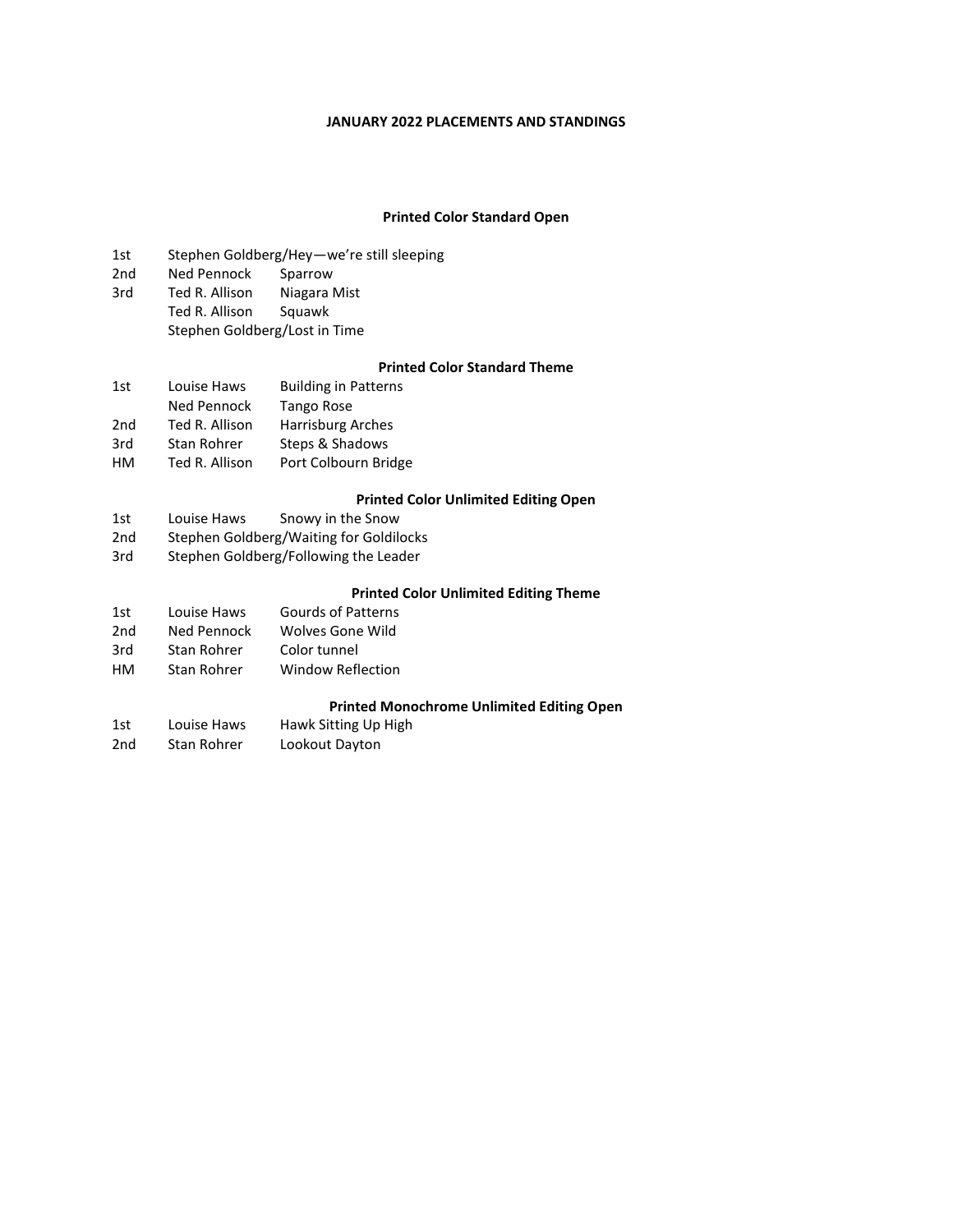# **Projected Color Standard Open**

| 1st |                           | Joann Jozwiak Clubtail Dragonfly  |
|-----|---------------------------|-----------------------------------|
| 2nd | Lynn Milenkevich/Red Rose |                                   |
| 3rd | Crystal Allen             | Daytona Lighthouse                |
|     | George Sucich             | Albany                            |
|     | <b>Scott Young</b>        | All Hitched Up and No Place to Go |
|     | <b>Scott Young</b>        | TOO HOT to Play!                  |
| HМ  | Crystal Allen             | Who Knew?                         |
|     | Joann Jozwiak             | Angry Bird                        |

## **Projected Color Standard Theme**

| 1st             | Scott Young   | <b>Puddles of Linear Spheres</b> |
|-----------------|---------------|----------------------------------|
| 2 <sub>nd</sub> | Linda Daegele | Pick Your Pattern                |
|                 | Kathy Moore   | I'm Lit                          |
|                 | Scott Young   | Another Egg                      |
| 3rd             | Holly Smith   | Vertigo                          |
| HМ              | Linda Daegele | Dance of the Plungers            |
|                 | Holly Smith   | Big Mac                          |

## **Projected Color Unlimited Editing Open**

| 1st             | Kathy Moore        | I'm Horny                   |
|-----------------|--------------------|-----------------------------|
| 2 <sub>nd</sub> | Susan Willin       | Christmas Spirit            |
| 3rd             | <b>Tod Brining</b> | Vintage Speed-1966 Lola T70 |
|                 | Joann Jozwiak      | <b>Foggy Morning</b>        |
|                 | Susan Willin       | <b>Fun Sunflower</b>        |
| HМ              | George Sucich      | Macys                       |

## **Projected Color Unlimited Editing Theme**

| 1st             | Susan Willin  | Crazy Horse                 |
|-----------------|---------------|-----------------------------|
| 2 <sub>nd</sub> | Linda Daegele | Garden of Glass             |
|                 | Kathy Moore   | Jellies                     |
| 3rd             | Crystal Allen | <b>Ponce Stairwell</b>      |
|                 | Crystal Allen | Sitting in Style            |
|                 | Ned Pennock   | From the Bottom of My Heart |
| HМ              | Linda Daegele | <b>Emerald Window</b>       |
|                 | Holly Smith   | Heart                       |
|                 | Susan Willin  | Be My Valentine             |
|                 |               |                             |

## **Projected Monochrome Unlimited Editing Open**

| 1st | Kathy Moore        | <b>Zebras Playing Fetch</b> |  |
|-----|--------------------|-----------------------------|--|
| 2nd | <b>Tod Brining</b> | Ice Patterns on a Pond      |  |
|     | Holly Smith        | Snowy Station Road Bridge   |  |
| 3rd | <b>Tod Brining</b> | <b>Beach Reflections</b>    |  |